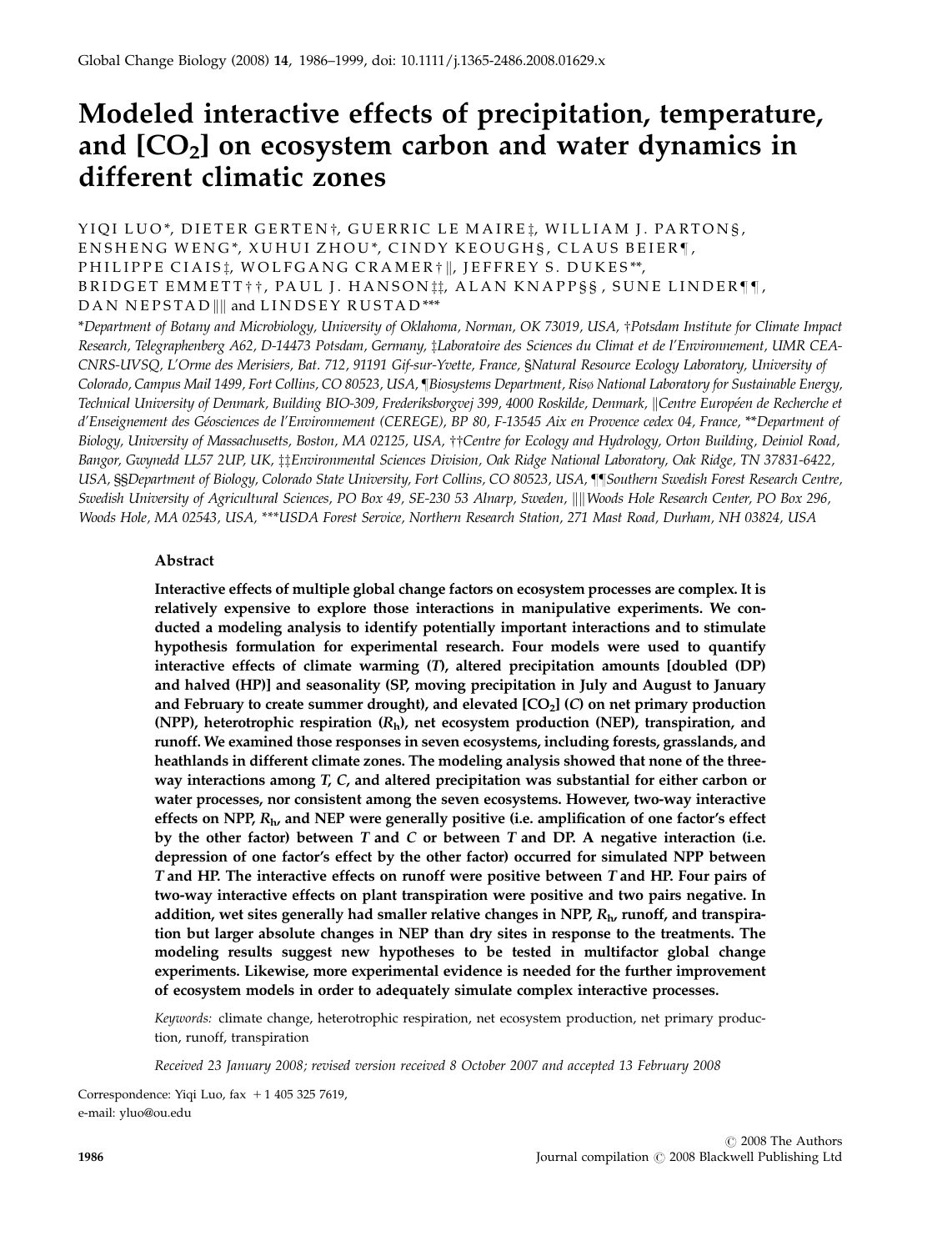#### Introduction

Global change manifests itself through simultaneous changes in multiple environmental factors. Because of land-use change and fossil fuel combustion, the atmospheric  $CO<sub>2</sub>$  concentration has increased from 280 ppm in preindustrial time (Neftel et al., 1982; Friedli et al., 1986) to  $\sim$ 380 ppm at present and is expected to reach 700 ppm or more towards the end of the 21st century (Solomon *et al.*, 2007). As a consequence of rising  $CO<sub>2</sub>$ and other greenhouse gases, the Earth's surface temperature has increased by  $0.76\degree C$  in the past 150 years and is expected to increase by 1.5–6.4  $\degree$ C by the end of the 21st century (Solomon et al., 2007). Climate warming is expected to spatially and temporally alter precipitation regimes. Global precipitation is anticipated to increase by about 0.5–1% per decade in this century globally (Solomon et al., 2007). At regional scales, for example, air temperature in the US Great Plains is predicted to increase by  $2-4$  °C with doubling of present CO<sub>2</sub> concentration (Long & Hutchin, 1991) and precipitation is expected to increase by 16–22% per decade and to be delivered in heavier rainfall events (Kunkel et al., 1999).

Concurrent changes in multiple factors potentially trigger complex interactive influences on ecosystem structure and functioning (Fuhrer, 2003). Shaw et al. (2002), for example, showed that elevated  $CO<sub>2</sub>$  suppressed the effects of increased temperature, precipitation, and nitrogen deposition on net primary production (NPP) in a Californian annual grassland. That result indicated that the multifactor effects can differ greatly from simple combinations of single-factor responses. Conversely, interactive effects of multiple global change factors on soil CO<sub>2</sub> efflux have not been observed in most studies (Edwards & Norby, 1998; Lin et al., 2001; Niinistö et al., 2004; Zhou et al., 2006). Thus, evaluating multifactor interactions in influencing ecosystem structure and functioning is critical to understand their response to global change in the real world. Indeed, when interactive effects (i.e. amplification or depression of one factor's effects by the other factors) dominate over main effects of single factors (i.e. differences in observed variables between treatment levels and control of one factor), results from single-factor experiments become less useful for understanding ecosystem changes. When interactive effects are minor relative to main effects, results from single-factor experiments are useful and cost-effective in informing us of potential ecosystem responses to multifactor global change.

Ecosystem responses to multifactor global change are regulated by complex, nonlinear processes (Zhou et al., 2008). For example, warming can directly influence primary production in terrestrial ecosystems by changing plant photosynthesis and growth (Shaver et al., 2000; Luo, 2007). Warming can also indirectly affect plant growth and production by extending the length of the growing season and changing plant phenology (Price & Waser, 1998; Sherry et al., 2007; Slaney et al., 2007), changing the spring thawing dates (Bergh & Linder, 1999), increasing soil nitrogen mineralization and availability (Rustad et al., 2001; Melillo et al., 2002; Strömgren & Linder, 2002), reducing soil water content (Harte & Shaw, 1995; Wan et al., 2002), and shifting species composition and community structure (Harte & Shaw, 1995). Similarly, altered precipitation and elevated  $[CO<sub>2</sub>]$  can trigger a variety of feedback processes to indirectly affect ecosystem structure and functioning (e.g. Knapp et al., 2002; Luo et al., 2004). However, a very limited experimental capability exists to separate the feedback processes and then evaluate their relative importance in influencing ecosystem responses to global change.

We conducted this modeling study to examine interactive effects of multifactor global change on ecosystem carbon and water processes. The study was motivated by the fact that multifactor experiments are usually expensive and cannot be conducted in many ecosystems due to financial constraints. To make multifactor experiments more effective, modeling can help stimulate hypothesis formation in their initial phases, and then extrapolate experimental results, once available, from several limited sites to other ecosystems, wider geographic areas and into the future. In the past decades, many ecosystem models have been developed (e.g. Parton et al., 1987; Comins & McMurtrie, 1993; Rastetter et al., 1997; Sitch et al., 2003), validated by experimental results, and applied to examine ecosystem responses to global change (Cramer et al., 2001; Luo et al., 2001; Hanson et al., 2005). Many of the models are designed to reflect general understandings of ecosystem processes in the scientific communities and provide insights into interactive effects of multifactor global change on ecosystem processes (Norby & Luo, 2004).

Instead of general model sensitivity analysis, this study used four ecosystem models to mimic experimental manipulations of doubled  $[CO<sub>2</sub>]$ , warming (by  $2^{\circ}$ C), and altered precipitation (doubled – DP, halved – HP, and changed seasonality – SP) and then to simulate ecosystem responses to the manipulations. Using a standard statistical approach, we partitioned model outputs into main vs. interactive effects of the three factors on NPP, heterotrophic soil respiration  $(R_h)$ , net ecosystem exchange (NEP = NPP $-R_h$ ), transpiration, and runoff. The analysis was conducted for seven ecosystems to identify patterns of ecosystem responses under diverse climatic and hydrologic regimes and vegetation types (cf. Gerten et al., 2008 for more discussion). The four models used are well described in literature, two of them primarily developed for global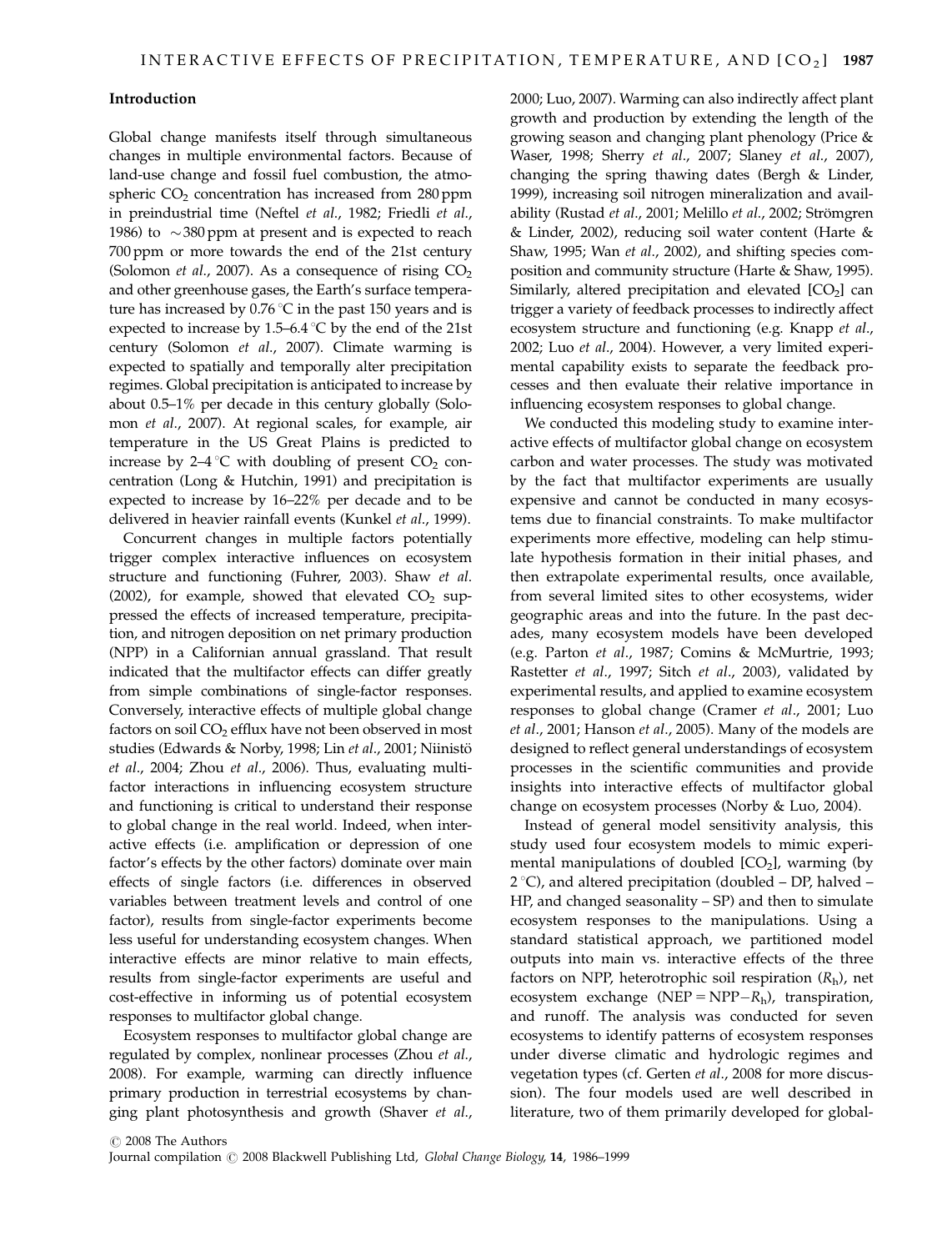scale analysis and two for ecosystem- and regional-scale studies. Implications of the modeling results were discussed in the context of future multifactor experimental studies and model improvement.

#### Methods

# Models and study sites

This study used four ecosystem models to simulate responses of carbon and water processes to altered precipitation, warming, and elevated  $[CO<sub>2</sub>]$  at seven sites. The companion paper by Gerten et al. (2008) describes the models and sites in detail. The following text provides a brief overview of them.

The four models are the Lund–Potsdam–Jena (LPJ) Dynamic Global Vegetation Model (Sitch et al., 2003; Gerten et al., 2004), the daily-time-step version of CENTURY (DAYCENT) model, the Terrestrial Ecosystem (TECO) model (Luo & Reynolds, 1999; Weng & Luo, 2008), and the ORCHIDEE Dynamic Global Vegetation Model (Krinner et al., 2005). LPJ, TECO, as well as ORCHIDEE use a Farquhar photosynthesis scheme coupled with a transpiration scheme to simulate canopy photosynthesis and transpiration. NPP is the difference between canopy photosynthesis and autotrophic respiration. The latter is dependent on biomass amounts, specific respiration rates, and regulated by temperature. All four models have multiple plant, litter and soil carbon pools.  $R<sub>h</sub>$  is computed from decomposition of litter and soil organic matter, which is regulated by soil temperature and moisture. Runoff is calculated from ecosystem water balance among precipitation, soil evaporation, canopy transpiration, and changes in soil water content in soil layers. Temperature-driven changes in phenology and the length of growing seasons are simulated on a carbon-gain based scheme (Arora & Boer, 2005) in the TECO model. Acclimation of physiological and ecological processes to warming and elevated  $[CO<sub>2</sub>]$  was not imposed on model runs unless it was simulated internally via changes in nutrient dynamics or water stress. The models have been shown to capture well the interannual dynamics of carbon fluxes for the sites under investigation (Gerten et al., 2008).

The seven sites are the Flakaliden conifer forest (Sweden) in the boreal region, a heathland at Mols Bjerge (Denmark), a heathland within Clocaenog forest (Wales, UK) with high rainfall, an oak-dominated temperate forest near Walker Branch (Tennessee, USA), the Konza tallgrass prairie dominated by perennial grasses (Kansas, USA), an annual-dominated grassland at the Jasper Ridge Biological Preserve (California, USA), and the tropical Tapajós National Forest (Brazil). These sites

are distributed in latitude from  $2^{\circ}90'$ S to  $64^{\circ}07'$ N, mean annual temperature from 2.3 to  $25.7^{\circ}$ C, and mean annual precipitation from 642 to 1555 mm. The sites represent different climatic and hydrologic regimes and vegetation types [see Gerten et al. (2008) for more description of each site].

# Simulation scenarios

Daily climate data from 1990 to 2003 from all seven sites were used to drive the four models (Gerten et al., 2008). The models were run for 980 years by repeating the observation time series 70 times to bring the long-term carbon stores into equilibrium before simulation treatments were applied. This study examined main and interactive effects of three factors: precipitation, temperature, and atmospheric  $CO<sub>2</sub>$  concentration. The precipitation treatment had four levels: ambient, doubled amount (DP), halved amount (HP), and altered seasonality (SP). SP created a summer drought scenario by moving precipitation in July and August to January and February. The  $CO<sub>2</sub>$  treatment had two levels: ambient at 360 ppmv (parts per million volumetrically) and elevated  $[CO<sub>2</sub>]$  (C) at 720 ppmv. The temperature treatment also had two levels: control, and warming (T) by  $2^{\circ}$ C. The time series of temperature and precipitation constructed from observed daily climate time series over a 14-year period (1990–2003) at the seven sites was used for the control runs [detailed scenario description in Gerten et al. (2008)]. Thus, this study examined complete combinations of the three factors (four levels of precipitation  $\times$  two levels of temperature  $\times$  two levels of  $[CO_2] = 16$  scenarios), which was partitioned into five main effects, seven two-way interactions, and three three-way interactions plus one mean at control.

The five main effects referred to changes in ecosystem attributes in response to treatments of single factors of DP, HP, SP, T, and C, respectively. The seven two-way interactive terms were (1) increased temperature and elevated  $[CO_2]$  ( $T \times C$ ), (2) increased temperature and doubled precipitation  $(T \times DP)$ , (3) increased temperature and halved precipitation  $(T \times HP)$ , (4) increased temperature and changed seasonality of precipitation  $(T \times SP)$ , (5) elevated [CO<sub>2</sub>] and doubled precipitation  $(C \times DP)$ , (6) elevated  $[CO<sub>2</sub>]$  and halved precipitation  $(C \times HP)$ , and (7) elevated  $[CO<sub>2</sub>]$  and changed seasonality of precipitation  $(C \times SP)$ . The three three-way interactive terms were (1) increased temperature and elevated [CO<sub>2</sub>] and doubled precipitation ( $T \times C \times DP$ ), (2) increased temperature and elevated  $[CO<sub>2</sub>]$  and halved precipitation  $(T \times C \times HP)$ , and (3) increased temperature and elevated  $[CO<sub>2</sub>]$  and changed seasonality of precipitation  $(T \times C \times SP)$ .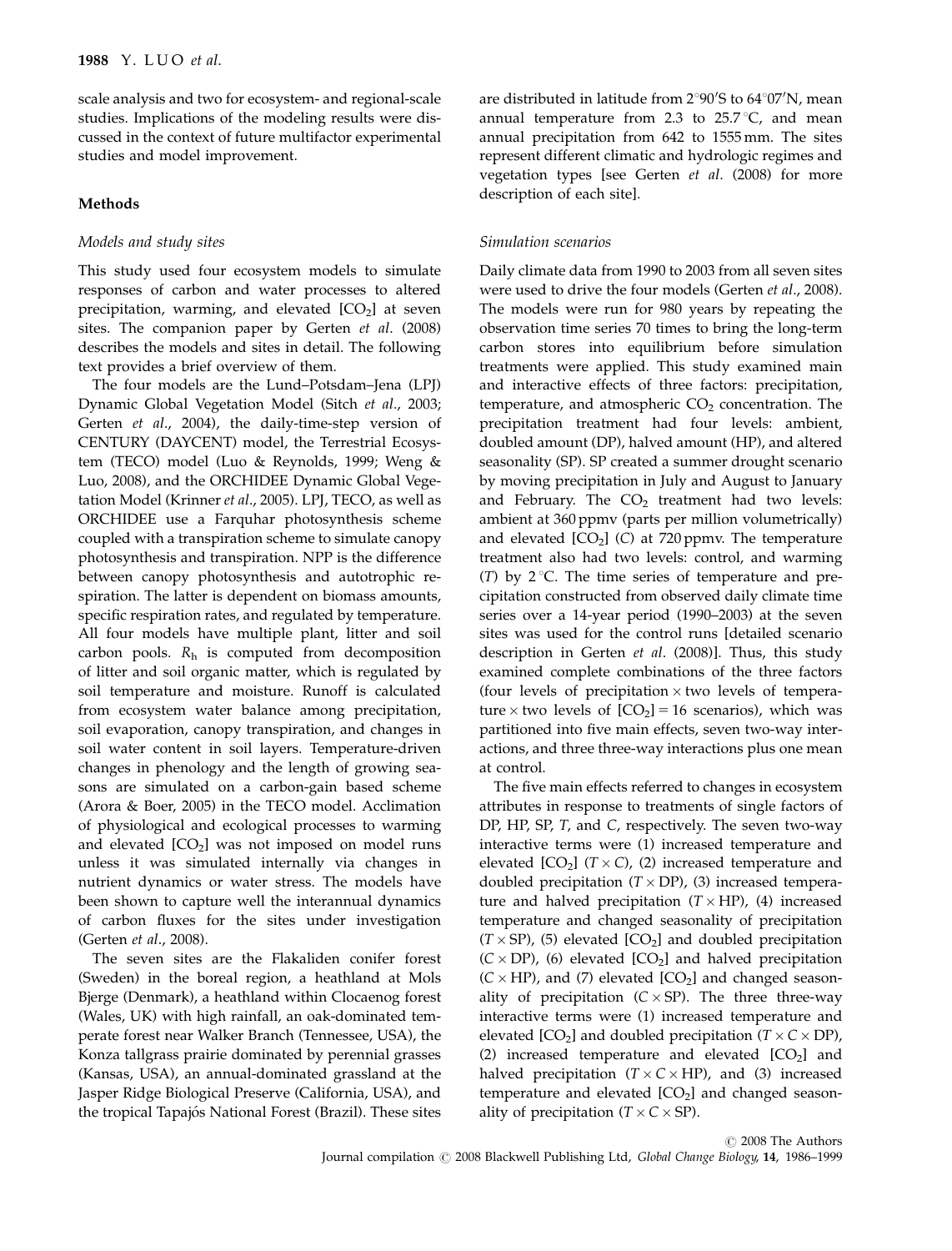# Analysis of main and interactive effects

Percent responses of NPP,  $R_{\rm h}$ , transpiration, and runoff in each treatment were calculated relative to control treatment values. Modeled NEP (net ecosystem production) was obtained by the subtraction of simulated  $R<sub>h</sub>$ from simulated NPP and presented as absolute values instead of percent changes as for NPP and  $R_h$ . Standard errors were estimated from simulated values of NPP,  $R<sub>h</sub>$ , NEP, transpiration, and runoff by the four models. To avoid over-interpretation of modeled values, rigorous significance tests were not attempted and instead consistent patterns of responses among ecosystems identified.

To help illustrate the method of calculation of main and interactive effects, we present a notation system in Table 1 for simulated NPP ( $\rm g\,C\,m^{-2}\,yr^{-1})$  results from TECO under different treatments of doubled precipitation (DP), elevated temperature  $(T)$ , and elevated  $[CO<sub>2</sub>]$ concentration (C) at Jasper Ridge. (Averages of simulated values by the four models are presented in Results and may not match with calculated values in this example.) Using this notation system, a standard statistical method (Sahai & Ojeda, 2004) calculates the main effects of the three factors as follows:

$$
DP = P_2T_1C_1 - P_1T_1C_1
$$
  
= 417 - 345  
= 72 g C m<sup>-2</sup> yr<sup>-1</sup>  

$$
T = P_1T_2C_1 - P_1T_1C_1
$$
  
= 92 g C m<sup>-2</sup> yr<sup>-1</sup>  

$$
C = P_1T_1C_2 - P_1T_1C_1
$$
  
= 113 g C m<sup>-2</sup> yr<sup>-1</sup>.

The main effects of HP and SP can be similarly estimated. A two-way interaction between  $DP$  and  $T$  is the subtraction of the main effects of DP and T from the effect of the joint DP plus T treatment and was calculated by

$$
T \times DP = (P_2T_2C_1 - P_1T_1C_1) - DP - T
$$
  
= (537 - 345) - 72 - 92  
= 28 g C m<sup>-2</sup> yr<sup>-1</sup>.

Similarly, the two-way interactions between DP and C, or between T and C, were calculated by

$$
C \times DP = (P_2T_1C_2 - P_1T_1C_1) - DP - C
$$
  
= 15 g Cm<sup>-2</sup> yr<sup>-1</sup>  

$$
T \times C = (P_1T_2C_2 - P_1T_1C_1) - T - C
$$
  
= 30 g C m<sup>-2</sup> yr<sup>-1</sup>.

A three-way interaction among DP, T, and C is the subtraction of the effect of the joint DP, T, and C

Table 1 Notation system for studying main effects, two- and three-way interactions of precipitation, temperature, and  $CO<sub>2</sub>$ on simulated net primary production (NPP)  $(gCm^{-2}yr^{-1})$  at Jasper Ridge using the Terrestrial Ecosystem (TECO) model

|                                                                                                                                                  | Precipitation   |  |                                                                 |       |
|--------------------------------------------------------------------------------------------------------------------------------------------------|-----------------|--|-----------------------------------------------------------------|-------|
|                                                                                                                                                  | Ambient $(P_1)$ |  | Doubled $(P_2)$                                                 |       |
| Treatment                                                                                                                                        | Notation        |  | Value Notation                                                  | Value |
| Ambient<br>temperature $(T_1)$<br>and ambient $CO2(C1)$                                                                                          |                 |  | $P_1 \times T_1 \times C_1$ 345 $P_2 \times T_1 \times C_1$ 417 |       |
| Warming $(T_2)$<br>and ambient $CO2(C1)$                                                                                                         |                 |  | $P_1 \times T_2 \times C_1$ 437 $P_2 \times T_2 \times C_1$ 537 |       |
| Ambient temperature $P_1 \times T_1 \times C_2$ 458 $P_2 \times T_1 \times C_2$ 545<br>$(T_1)$ and elevated<br>CO <sub>2</sub> (C <sub>2</sub> ) |                 |  |                                                                 |       |
| Warming $(T_2)$ and<br>elevated $CO2 (C2)$                                                                                                       |                 |  | $P_1 \times T_2 \times C_2$ 580 $P_2 \times T_2 \times C_2$ 689 |       |

treatment from all the combined two-way interactions and main effects of the three factors and was calculated by

$$
T \times C \times DP = (P_2T_2C_2 - P_1T_1C_1)
$$
  
- DP \times T - DP \times C - T \times C - DP - T - C  
= -6 g C m<sup>-2</sup> yr<sup>-1</sup>.

Similarly, main effects were calculated along with twoand three-way interactions for  $T$  and  $C$  with half precipitation (HP) and altered seasonality of precipitation (SP). Note that although this example showed smaller values for high-order interactions, three-way interactions can be larger than two-way interactive or main effects (e.g. the three-way interactive effect among temperature, elevated  $[CO<sub>2</sub>]$ , and halved precipitation on respiration at Tapajós in Fig. 2).

Because calculated main and interactive effects varied with different models at different sites, a method was developed to evaluate relative magnitudes of the twoor three-way interactions. The relative magnitude for the two-way interaction  $(I^2)$  between DP and T, for example, was calculated by the following equation:

$$
I^{2}(\%) = \frac{T \times DP}{(|DP| + |T|)/2} \times 100
$$
  
= 
$$
\frac{28}{(|72| + |92|)/2} \times 100
$$
  
= 34. (1)

The above equation expresses the magnitude of the two-way interaction relative to a mean of the absolute main effects of the two factors.  $I^2 = 34\%$  means that the two-way interaction adds 34% of the mean value of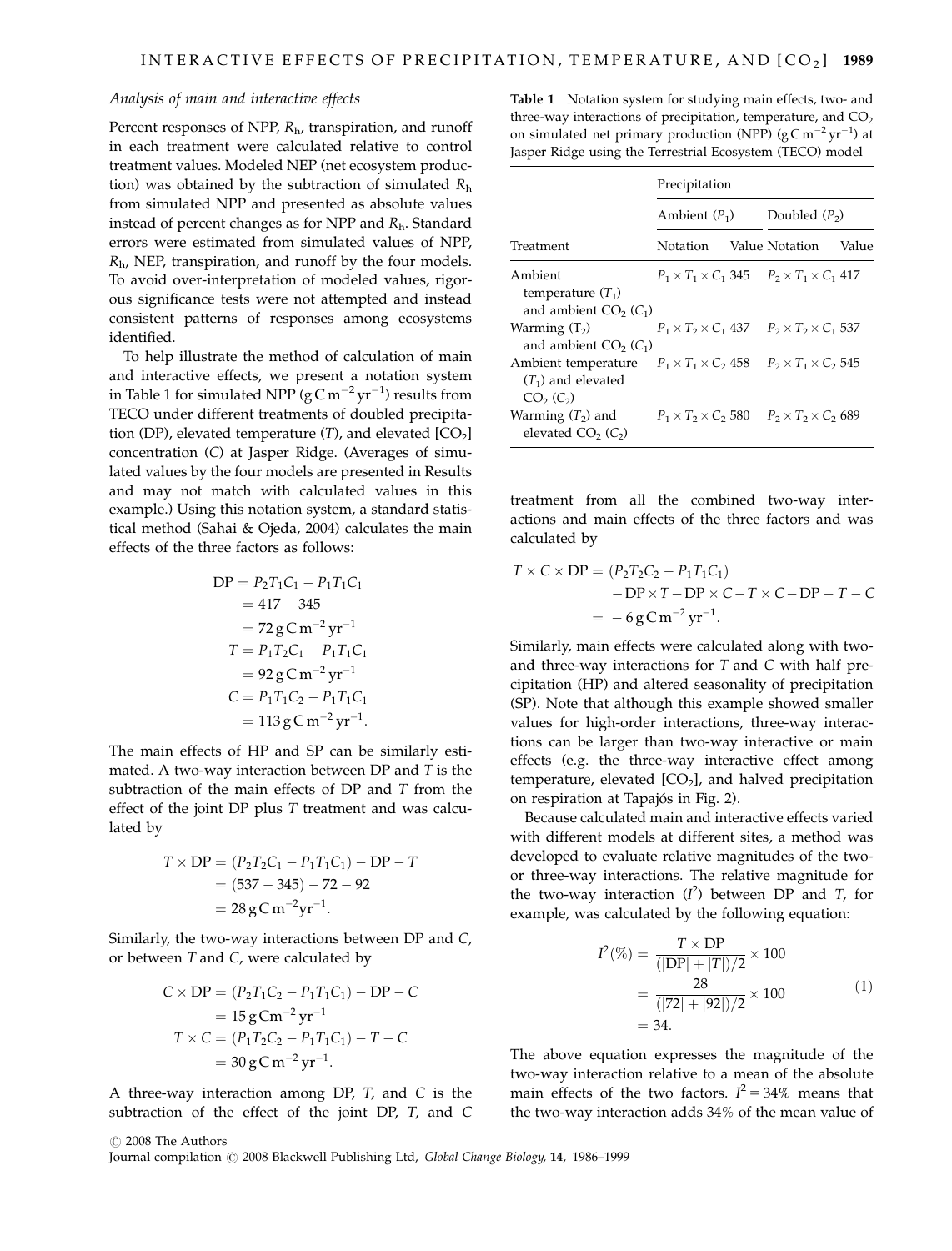single-factor effects to the effect of joint  $T$  and  $DP$ treatment. Similarly, the relative magnitude of the three-way interaction  $(I^3)$  among DP, T, and C was evaluated by the following equation:

$$
I^{3}(\%) = \frac{T \times C \times DP}{(|DP| + |T| + |C|)/3} \times 100
$$
  
= 
$$
\frac{-6}{(|72| + |92| + |132|)/3} \times 100
$$
  
= -6. (2)

 $I^3 = -6\%$  means that the three-way interaction of DP, T, and C is 6% of the mean single-factor effects. The above two equations work well in most cases. When the main effects approached zero and the interactive effects were large, there were 9, 0, 8, 3, and 8 out of 280 simulated  $I^2$  or  $I^3$  values that were larger than 200%, respectively, for NPP,  $R_{h}$ , NEP, runoff, and transpiration. Those values were deleted from the calculation of means and standard errors among the four models to avoid abnormally large error bars of  $I^2$  or  $I^3$ .

## Results

#### Net primary production (NPP)

At all study sites, modeled NPP was stimulated by doubled precipitation (DP) and elevated  $[CO<sub>2</sub>]$  (C), depressed by halved precipitation (HP) and summer drought (SP), and unresponsive to warming by  $2^{\circ}C(T)$ except at Flakaliden and Clocaenog (Fig. 1). When two factors were combined, NPP increased under T and DP, T and C, or C and DP; decreased under T and HP; and did not consistently change under T and SP, C and HP, or C and SP across the seven sites and among the four models. The combination of the three factors T, C, and DP resulted in the highest increase in NPP across the sites. The combination of T, C, and SP stimulated NPP at Jasper Ridge, Walker Branch, Tapajós, and Clocaenog but did not lead to a consistent change in the other three sites.

Interactive effects of T with C or DP on NPP were mostly positive (Fig. 2a), indicating that warming reinforced effects of elevated  $[CO<sub>2</sub>]$  and doubled precipitation on NPP despite the minor effect of warming itself. However, the interactive effects of T and HP were usually negative, suggesting that warming aggravated water stress caused by halved precipitation. The other two-way and all the three-way interactions were small in magnitude and not consistent among sites (Fig. 2a).

Among the seven sites, the ecosystem at Clocaenog was generally the least responsive to almost all the treatments of individual or combined factors (Figs 1 and 2). Error bars indicate variation in simulated NPP responses to the treatments among the four models.



Fig. 1 Percent changes relative to control in modeled net primary production (NPP) in response to treatments of doubled precipitation (DP), halved precipitation (HP), summer drought (SP), elevated  $CO<sub>2</sub>$  (C), elevated temperature (T), and their combinations at Jasper Ridge and Konza (a), Flakaliden and Mols (b), Walker Branch, Tapajós and Clocaenog (c). Data indicate the mean  $\pm$  1 SE calculated from simulated values of NPP by the four models.

They were usually small for the main effects of individual factors and large for the interactive effects because of differences in response functions and parameterization among models.

#### Heterotrophic respiration  $(R_h)$

The overall response pattern of modeled  $R_h$  to the treatments (Fig. 3) was similar to that for NPP (Fig. 1). However, the magnitude of  $R_h$  responses was somewhat smaller than that for the NPP responses partly because  $R<sub>h</sub>$  had larger baseline values than NPP. Specifically, modeled  $R_h$  consistently increased under DP, C, and T but decreased under HP and SP in comparison with that under control (Fig. 3). The two-factor combinations of T and C, T and DP, or C and DP consistently stimulated respiration whereas the joint T and HP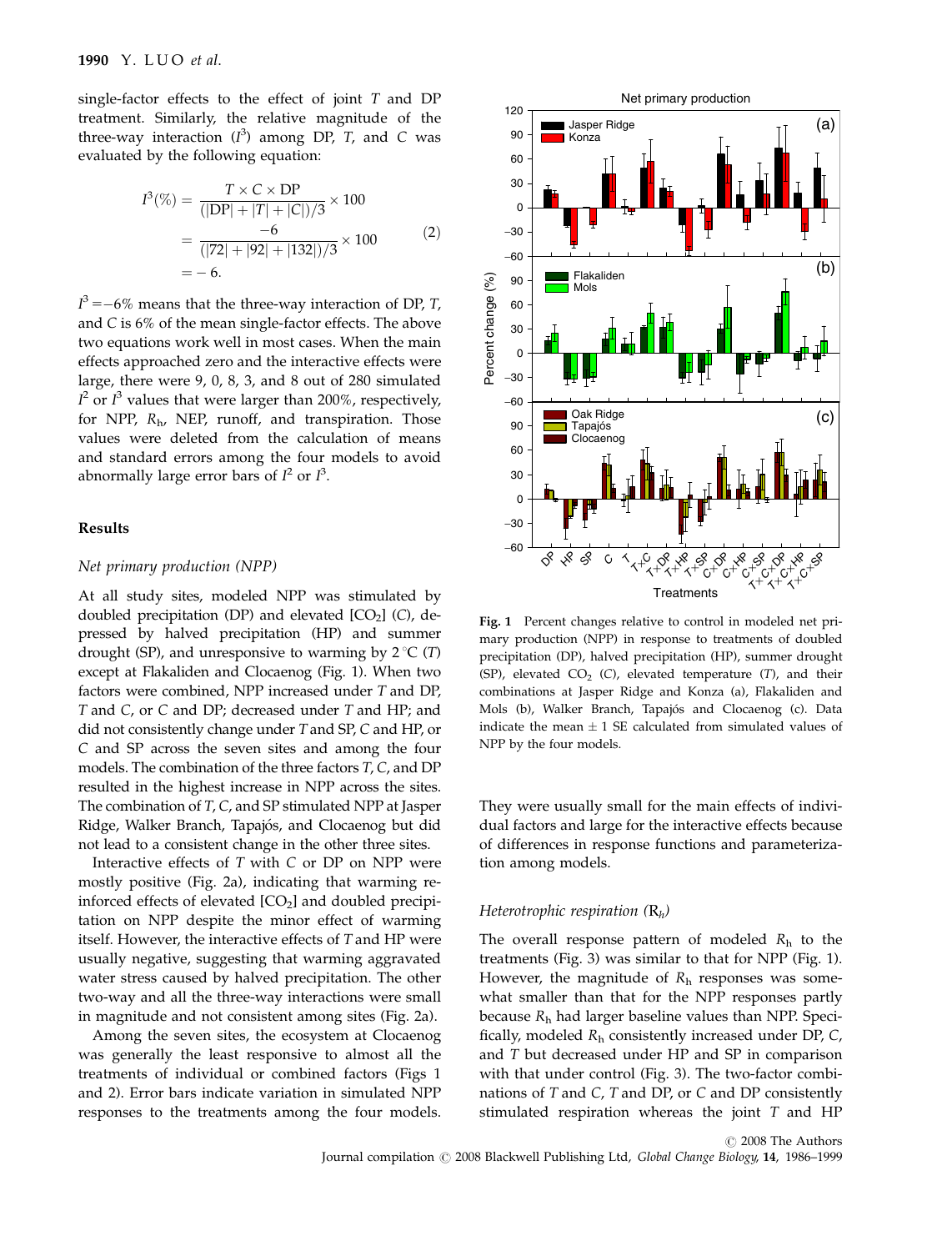

Fig. 2 Relative strength of two- or three-way interactive effects on net primary production (NPP) (a), heterotrophic respiration  $(R_h)$  (b), and net ecosystem production (NEP) (c) among doubled precipitation (DP), halved precipitation (HP), summer drought (SP), elevated CO<sub>2</sub> (C), elevated temperature (T) at Jasper Ridge, Konza, Flakaliden, Mols, Walker Branch, Tapajós, and Clocaenog. The relative strengths of interactive effects are calculated according to Eqns (1) and (2) (see text). Data were presented in the same way as in Fig. 1.

treatment decreased it. The three-factor joint treatment with T, C, and DP strongly enhanced respiration. The joint treatments of T and C with either HP or SP did not cause consistent responses among the sites.

The three wet sites – Walker Branch, Tapajós, and Clocaenog – demonstrated relatively small responses to all the treatments, probably due to their high baseline respiration rates under control (data not shown). The models showed that Jasper Ridge grassland and Mols heathland responded most positively to DP, C, and their combinations with T. The modeled response of Konza prairie to HP was most negative. The created summer drought scenario under SP did not affect  $R<sub>h</sub>$ at Jasper Ridge where little precipitation occurred in summer months from May to October under the Mediterranean climate.

Similar to the patterns of NPP, the interactive effects of T with C or DP were mostly positive on  $R_h$  (Fig. 2b). The other two-way or all the three-way interactive effects on  $R_h$  were inconsistent among the seven sites and were highly variable among the models.

#### Net ecosystem production (NEP)

Modeled NEP was the highest at the Tapajós tropical forest site and the second highest at the Konza prairie and Oak Ridge temperate forest with treatments of elevated  $CO<sub>2</sub>$  alone or in combination with other factors (Fig. 4). The three sites were also most negatively responsive to HP, SP, and T alone or in combination, whereas the other four sites, with NEP less than  $50 g$ C m<sup>-2</sup> yr<sup>-1</sup>, responded minimally to the treatments. The interactive effects of T with C or DP were generally positive on NEP (Fig. 2c). No consistent patterns emerged across the sites for the other two-way and all the three-way interactive effects on NEP.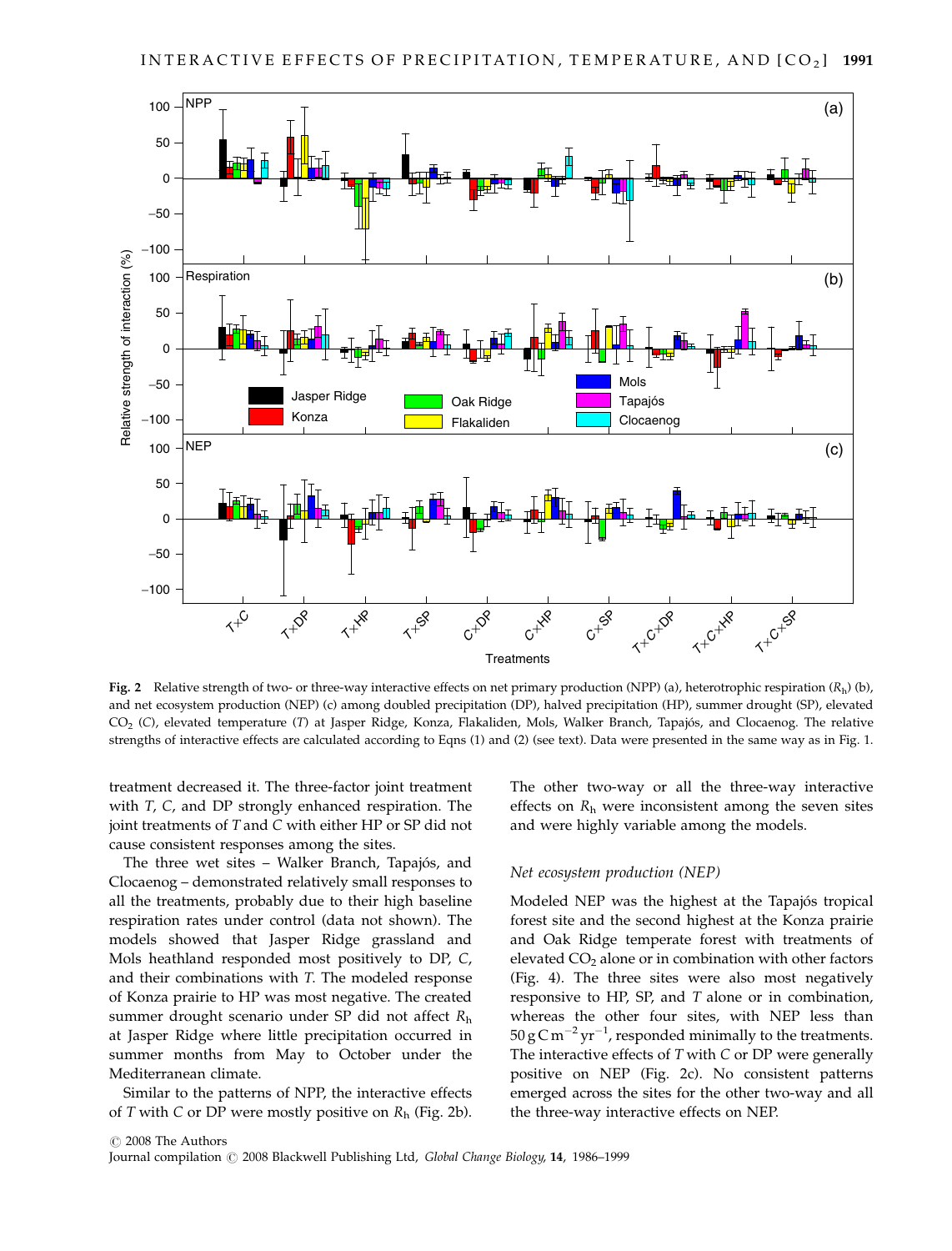

Fig. 3 Percent changes relative to control in modeled heterotrophic respiration  $(R_h)$  in response to treatments of doubled precipitation (DP), halved precipitation (HP), summer drought (SP), elevated  $CO<sub>2</sub>$  (C), elevated temperature (T), and their combinations at Jasper Ridge and Konza (a), Flakaliden and Mols (b), and Walker Branch, Tapajós, and Clocaenog (c). Data were presented in the same way as in Fig. 1.

# Transpiration and runoff

In comparison to that under control conditions, modeled transpiration decreased by 20–60% when precipitation was halved (HP) alone or in combination with C and T (Fig. 5). The modeled transpiration increased by approximately 20% at Jasper Ridge, Konza prairie, Tapajós, and Mols when precipitation was doubled alone (DP). The joint treatment of  $DP$  and  $T$  increased transpiration by 20–40%. Elevated  $[CO<sub>2</sub>]$  (C) alone reduced transpiration by 10–20% at all the sites except Jasper Ridge whereas warming (T) alone increased it by 5–10%. The changed seasonality in precipitation (SP) with summer drought reduced transpiration by 10–20% at all sites with the exception of Jasper Ridge and Walker Branch. HP alone or in combination had relatively stronger effects on transpiration than DP.

The interactive effects of T with C or DP and C with HP or SP on transpiration were generally positive



**Fig. 4** Difference ( $gCm^{-2}yr^{-1}$ ) in modeled net ecosystem production (NEP) in response to treatments of doubled precipitation (DP), halved precipitation (HP), summer drought (SP), elevated  $CO<sub>2</sub>$  (C), elevated temperature (T), and their combinations at Jasper Ridge and Konza (a), Flakaliden and Mols (b), and Walker Branch, Tapajós, and Clocaenog (c). The NEP differences are calculated by subtracting simulated NEP at each of the treatments from that under control. Data were presented in the same way as in Fig. 1.

across the sites (Fig. 6a). The interactive effects were, however, mostly negative between T and HP, between T and SP, or between C and DP at the seven sites. The three-way interactive effects among T and C with either DP or HP or SP were not substantial in magnitude or consistent among the sites.

Runoff under DP alone or in combination with C or T was nearly five times greater at Konza and 150–300% of that under control at the other six sites (Fig. 7), indicating that added water was mostly lost with smaller fractions being used by plants. Runoff decreased by more than 100% under HP alone or in combination with T and/or C at all the sites. Thus, runoff was the most sensitive to changes in precipitation amounts among all the processes examined in this study. SP, C, and T, and their combinations, all had relatively minor effects on runoff (Figs 6b and 7). The interaction was slightly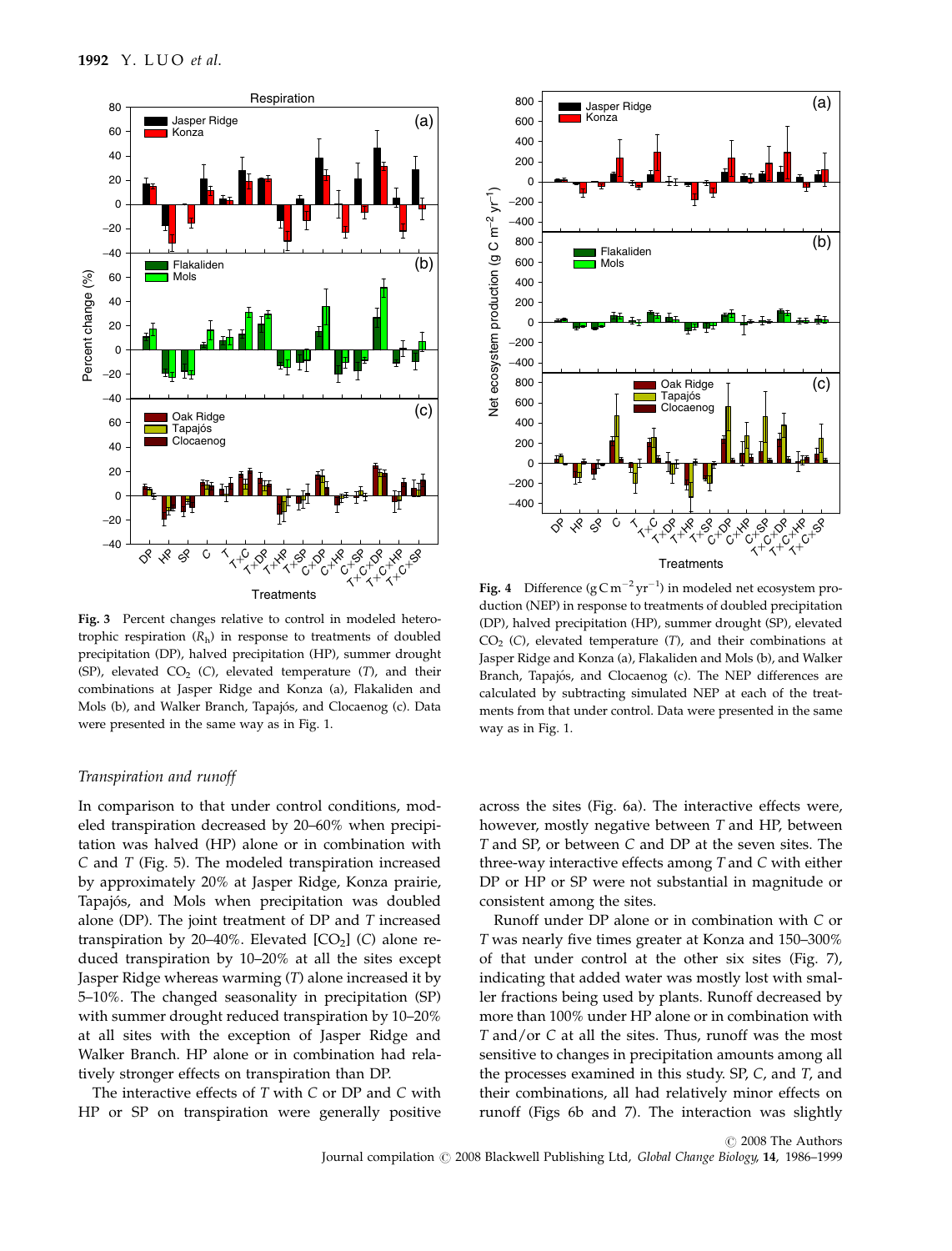

Fig. 5 Percent changes in modeled transpiration in response to treatments of doubled precipitation (DP), halved precipitation (HP), summer drought (SP), elevated  $CO<sub>2</sub>$  (C), elevated temperature (T), and their combinations at Jasper Ridge and Konza (a), Flakaliden and Mols (b), Walker Branch, Tapajós, and Clocaenog (c). The percent changes are all relative to that under control. Data were presented in the same way as in Fig. 1.

positive between T and HP across all seven sites and tended to be negative between T and C, between T and DP, between C and HP, and between C and SP.

#### Discussion

To stimulate hypothesis formulation for global change research, this modeling study evaluated interactive effects of multiple factors (i.e. climate warming, rising atmospheric  $CO<sub>2</sub>$  concentration, and altered precipitation amounts and seasonality) on ecosystem carbon and water dynamics. In ecosystems where interactive effects of multiple factors dominate over main effects of single factors, results from single-factor experiments will not reliably predict dynamics under global change. For this reason, multifactor experiments are essential to understand ecosystem changes. By contrast, in ecosystems where interactive effects are minor relative to main

effects, potential ecosystem responses to multifactor global change can be inferred from results of single-factor experiments. In this case, multifactor experiments would be less critical to the understanding of ecosystem responses. This modeling exercise attempted to shed light on relative importance of main and interactive effects.

# Main and interactive effects of multiple factors on carbon processes

All four models simulated relatively robust main effects of individual factors, in that NPP and  $R<sub>h</sub>$  increased under warming (T), doubled precipitation (DP), and elevated  $[CO<sub>2</sub>]$  (C) but decreased under halved precipitation (HP) and summer drought (SP). Those results were qualitatively consistent with observations in manipulative experiments. For example, elevated  $[CO<sub>2</sub>]$ usually increased photosynthesis and NPP (cf. Saxe et al., 1998; Luo et al., 2006), soil respiration (Luo et al., 1996; Zak et al., 2000), and net ecosystem carbon storage (Jastrow et al., 2005; Lichter et al., 2005; Luo et al., 2006). Simulated responses of NPP to elevated  $[CO<sub>2</sub>]$ , however, were higher than observed responses at Jasper Ridge (Dukes et al., 2005). Apart from the  $CO<sub>2</sub>$  effect, experimental warming stimulated plant biomass growth, soil respiration, and net nitrogen mineralization (Saxe et al., 1998; Rustad et al., 2001; Wan et al., 2005; Zhou et al., 2006; Luo, 2007). In addition, NPP usually increased with added precipitation and decreased with reduced precipitation and altered seasonal precipitation (Fay et al., 2003; Yahdjian & Sala, 2006). At Oak Ridge, for example, supplementation of throughfall by approximately 33% resulted in increases of basal-area growth by up to 70% for Acer rubrum and Cornus florida saplings over 7 years (Hanson et al., 2003). Our simulations of the main effects of individual factors on ecosystem attributes appear to be relatively robust and therefore provide a basis for studying interactive effects of multiple global change factors.

Simulated interactive effects on NPP,  $R_{\rm h}$ , and NEP that were generally consistent across the seven sites and among the models occurred only between T and C (positive), between T and DP (positive), and between T and HP (negative). None of the other two-way interactions or three-way interactions elicited responses of simulated NPP,  $R<sub>h</sub>$  or NEP that were consistent among the models nor substantial in magnitude across the seven sites. The positive interactions of warming with elevated  $[CO<sub>2</sub>]$  apparently resulted from various mechanisms. For example,  $CO<sub>2</sub>$  stimulation of photosynthesis was enhanced under warming (Long, 1991; Tjoelker et al., 1998). Elevated  $[CO<sub>2</sub>]$  reduced stomatal conductance, enhanced water use efficiency (Drake et al., 1997), and thereby, usually increased soil water availability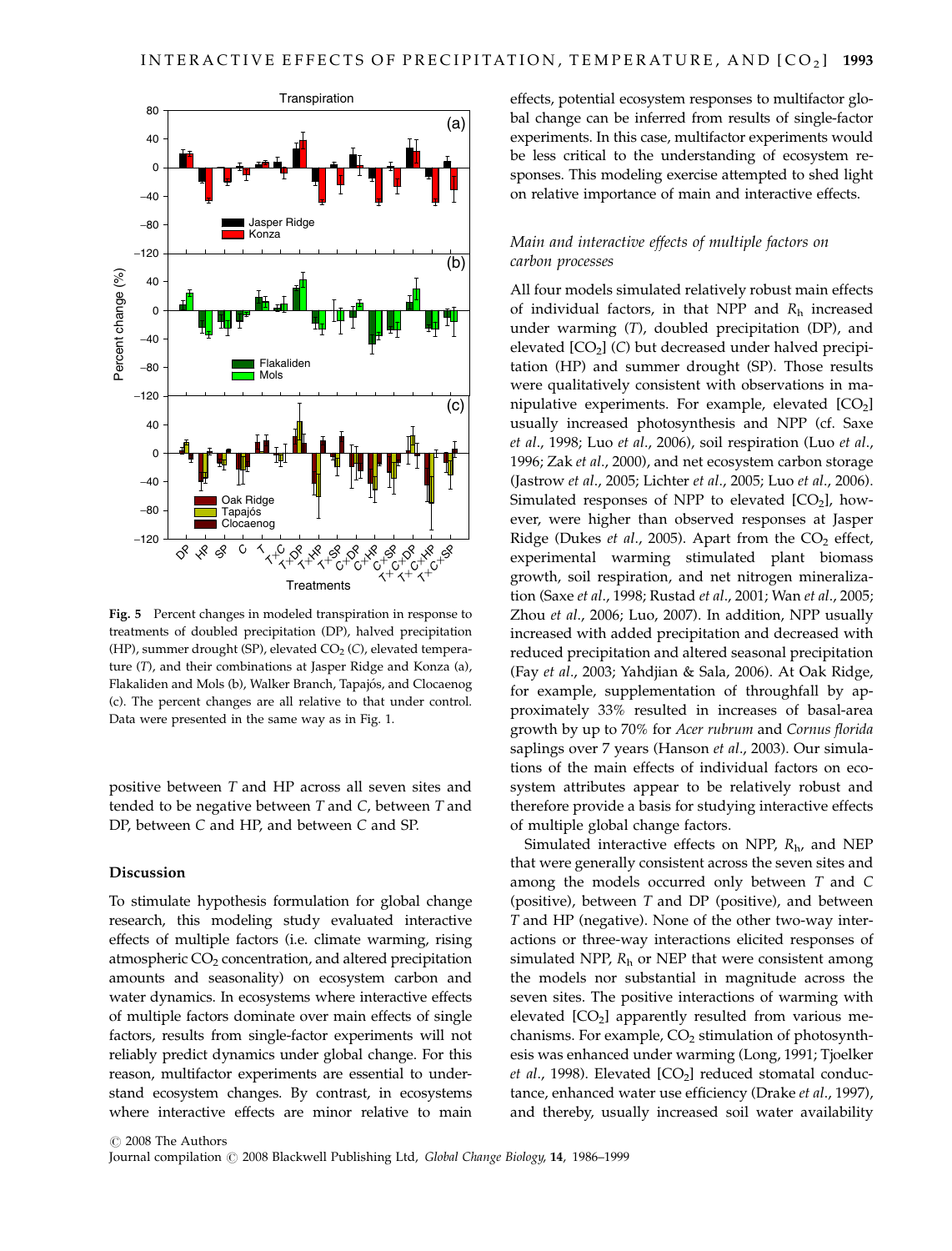

Fig. 6 Relative strength calculated according to Eqns (1) and (2) for two- or three-way interactive effects on transpiration (a) and runoff (b) among doubled precipitation (DP), halved precipitation (HP), summer drought (SP), elevated CO<sub>2</sub> (C), elevated temperature (T) at Jasper Ridge, Konza, Flakaliden, Mols, Walker Branch, Tapajós, and Clocaenog. Data were presented in the same way as in Fig. 1.

(Hungate et al., 2002; Morgan et al., 2004; Housman et al., 2006). The plant physiological mechanisms and ecological processes induced by elevated  $CO<sub>2</sub>$  minimized the negative effects of soil drying and alleviate water stress under warming (Wall et al., 2006), leading to the positive interactions between  $C$  and  $T$  found here. However, when water availability substantially decreased under HP, no positive interaction occurred with elevated  $[CO<sub>2</sub>]$  probably because the water savings and/or drought avoidance mechanisms induced under elevated  $[CO<sub>2</sub>]$  may not be adequate to fully compensate for the severe water limitation. The positive interactive effects between T and DP were expected because DP strongly increased soil water availability and so enhanced the response of water-limited ecosystem processes to warming [see also Gerten et al. (2008)]. The negative interaction between T and HP was due to the fact that soil drying under warming was exacerbated by reduced water availability.

Experimental evidence for interactive effects of multiple factors exists only for very limited sets of ecosystem processes from a few studies. Interactive effects were found to be not significant for soil respiration between warming and increased precipitation (Zhou et al., 2006), among elevated  $[CO<sub>2</sub>]$ , nitrogen supply, and plant diversity (Craine et al., 2001), between elevated  $[CO<sub>2</sub>]$  and temperature (Edwards & Norby, 1998; Niinistö et al., 2004; Slaney et al., 2007), and between elevated  $[CO<sub>2</sub>]$ and  $[O_3]$  (Kasurinen *et al.*, 2004). Similarly, no significant interactive effects were found on grassland diversity and species composition in the first 3 years (Zavaleta et al., 2003a, b) or NPP in the first 5 years (Dukes et al., 2005) between elevated  $[CO<sub>2</sub>]$ , N deposition, added precipitation, and warming at Jasper Ridge. Interactive effects, however, were significant for NPP among elevated  $[CO<sub>2</sub>]$ , N deposition, added precipitation, and warming at Jasper Ridge in the third year of the experiment (Shaw et al., 2002) and for litter production between elevated  $[CO<sub>2</sub>]$  and nitrogen and between elevated  $[CO<sub>2</sub>]$  and precipitation in the first 3 years (Zavaleta et al., 2003b). Biomass growth and many plant physiological processes were also interactively affected by the combination of elevated  $[CO<sub>2</sub>]$  and altered water availability in the Arizona free-air  $CO<sub>2</sub>$  enrichment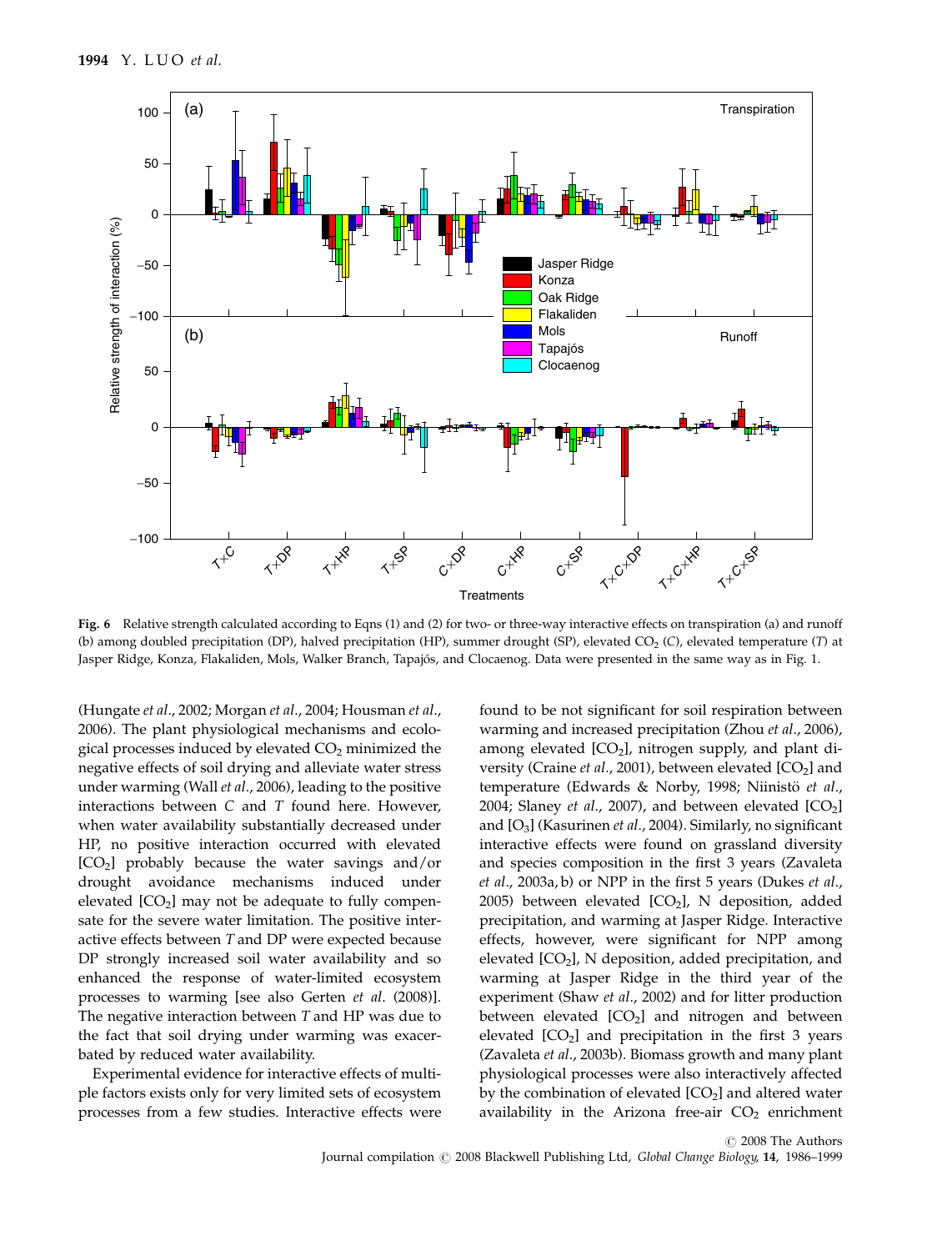

Fig. 7 Percent changes in modeled runoff in response to treatments of doubled precipitation (DP), halved precipitation (HP), summer drought (SP), elevated  $CO<sub>2</sub>$  (C), elevated temperature (T), and their combinations at Jasper Ridge and Konza (a), Flakaliden and Mols (b), and Walker Branch, Tapajós, and Clocaenog (c). The percent changes are all relative to that under control. Data were presented in the same way as in Fig. 1.

(FACE) experiment (Kimball et al., 2001; Wall et al., 2006). Overall, our modeling analysis captured the diverse interactions observed in experiments. A more rigorous evaluation of consistency between model simulations and experimental results is yet to be made as more experiments are conducted.

# Main and interactive effects of multiple factors on water processes

Doubled precipitation (DP) resulted in increases in transpiration and runoff whereas halved precipitation (HP) reduced both of them [see Gerten et al. (2008) for more discussion]. Both the altered seasonality in precipitation (SP) and elevated  $[CO<sub>2</sub>]$  generally increased runoff and decreased transpiration. Warming, by contrast, usually increased transpiration and decreased runoff. The modeled main effects of the five treatments were generally consistent with experimental observations. Elevated  $[CO<sub>2</sub>]$  usually reduced stomatal conductance and consequently leaf and canopy transpiration (Housman et al., 2006; Wall et al., 2006). Soil evaporation and plant transpiration usually increased with temperature and thus water availability was reduced under experimental warming (Luo, 2007). Experimental warming by an additional  $78 \text{ W m}^{-2}$  infrared radiation input, for example, increased evapotranspiration by 50–100% in fen and bog ecosystems in northeastern Minnesota (Bridgham et al., 1999).

Modeled interactive effects were mostly positive on transpiration between T and DP or between T and C. This can be explained by the fact that warming increased vapor pressure deficit and potential transpiration, while doubled precipitation increased water availability. When the two factors were combined as one treatment, transpiration processes were reinforced, leading to positive interactions. Bridgham et al. (1999) showed a similar positive interaction in that elevated  $[CO<sub>2</sub>]$  at the ambient temperature increased canopy aerodynamic resistance by 40–49% and reduced evapotranspiration by 14–16% of those under ambient  $[CO<sub>2</sub>]$ . With rising temperature, these effects of elevated  $[CO<sub>2</sub>]$ drastically decreased (Homma et al., 1999), leading to a positive interaction between  $[CO<sub>2</sub>]$  and temperature. The other modeled positive interactive effects on transpiration were between C and HP and between C and SP, largely due to the fact that  $CO_2$ -induced reduction in transpiration was usually stronger in dry than in wet environments (Housman et al., 2006). The interactive effects on transpiration were negative between T and HP, between T and SP, or between C and DP. Under HP and SP, water loss via transpiration was mainly determined by water availability and may not be further stimulated by warming. Thus, the effects of warming with HP or SP were less than the sum of the main effects of individual factors. Although the modeled interactive effects were generally consistent with our present knowledge, few experimental measurements of transpiration and runoff from multifactor experiments are available to verify them.

#### Site and model differences

Across the seven sites, the driest ones showed the greatest modeled responses to changes in precipitation for NPP, Rh, transpiration, and runoff [as controlled primarily by water limitation, see Gerten et al. (2008)]. However, the absolute changes in NEP were greatest at the wet sites (e.g. Tapajós) and smallest at the cold sites (i.e. Flakaliden and Mols). The cold sites had relatively lower responses of NPP to elevated  $[CO<sub>2</sub>]$  but had relatively higher responses of  $R<sub>h</sub>$  to warming than the other sites. SP had strong negative effects on NPP,  $R_{\rm h}$ , and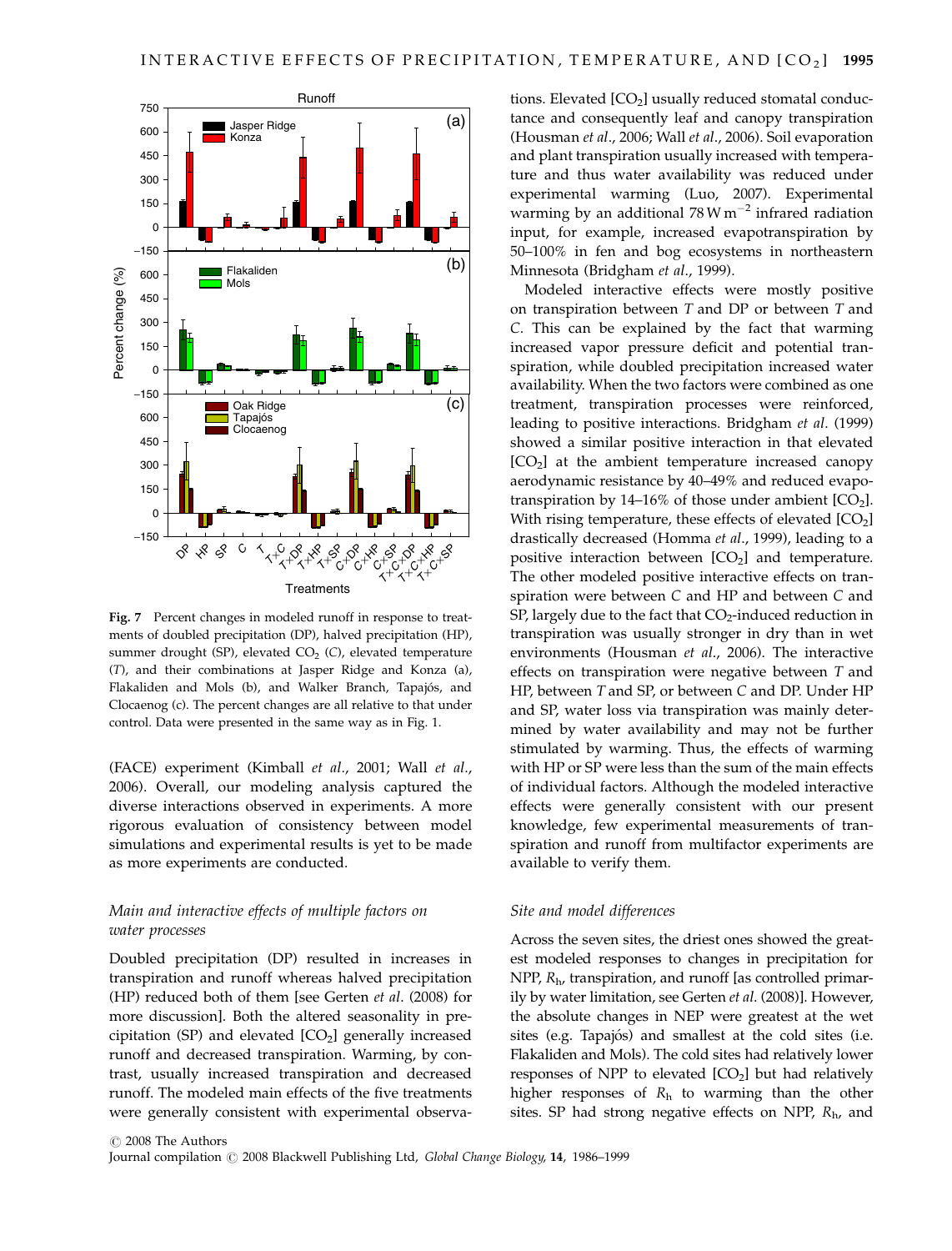transpiration but minor positive effects on runoff (i.e. via increased winter runoff) at all sites except for Jasper Ridge where no precipitation occurred in summer.

This study showed that model agreement was generally high in term of signs of modeled responses to multiple global change factors. Nonetheless, there were considerable deviations among individual models in simulated ecosystem responses to different scenarios of global change. For example, TECO simulated the smallest NEP at all sites except for Flakaliden due to equilibrated initial values of pool sizes by spin-up runs. The ORCHIDEE model simulated the highest runoff and lowest transpiration at all the sites except Walker Branch. The DAYCENT and LPJ models simulated much stronger reduction than TECO and ORCHIDEE in  $R_h$  in response to HP. The LPJ model yielded the strongest interactive effects between elevated  $[CO<sub>2</sub>]$  and increased temperature on all the five variables (positive on NPP,  $R_{\rm h}$ , NEP and runoff and negative on transpiration) among the four models. The diverse responses to different global change scenarios generally resulted from differences in response functions and parameterizations (Gerten et al., 2008). We need more experimental evidence to improve response functions and parameterizations in the future.

## Implications for future experimental and modeling studies

Because the scenarios used in this study were rather stylized, the present modeling results offered suggestions for future experimental and modeling studies on ecosystem response to multifactor global change in several aspects. First, all four models produced substantial interactive effects of the three factors  $-$  CO<sub>2</sub> concentration, temperature, and precipitation – on ecosystem carbon and water processes. These interactions prevent the inference of ecosystem responses to multifactor global change from single-factor experimental results. It thus becomes essential to conduct multifactor experiments.

Second, none of the simulated three-way interactions among  $CO<sub>2</sub>$  concentration, temperature, and precipitation were substantial in magnitude or consistent among the seven ecosystems. This may be related to the fact that the models used in the analysis do not account for all potential interactions among the processes. Also, of the three factors considered – temperature,  $CO<sub>2</sub>$  concentration, and precipitation – all are still subject to substantial uncertainty in their model representations. Modeling ecosystem responses to drought, for example, remains a challenge because of the shortage of suitable experimental data. In most ecosystem models, processes of water uptake and stomatal limitation were represented only in simple forms (Hickler et al., 2006; Knapp et al., 2008). Nitrogen regulation of ecosystem

responses to rising atmospheric  $CO<sub>2</sub>$  concentration varied markedly among ecosystems and soil types (Luo et al., 2004, 2006; Finzi et al., 2007). Ecosystem responses to temperature changes cannot be fully represented in models because of complex and nonlinear regulatory mechanisms of plant and soil processes (Luo, 2007). We need more multifactor experiments to better capture complex interactive processes and subsequently to improve models.

Third, variable magnitudes in simulated two- and three-way interactions in this study could become rich ingredients of hypotheses for experimental studies. For example, simulated interactive effects between climate warming and elevated  $[CO<sub>2</sub>]$  and between warming and doubled precipitation are positive for NPP,  $R_{\rm h}$ , and NEP. Those modeling results can become hypotheses to be tested in experiments. In a tallgrass prairie, for example, the interactive effect of warming and doubled precipitation on soil respiration was not significant (Zhou et al., 2006). Our modeling analysis also suggests that none of the three-way interactions of warming, elevated  $[CO<sub>2</sub>]$ , and altered precipitation amounts and seasonality were consistent among the models or substantial in magnitude across the seven sites for either carbon and water processes. If the threeway interactions were verified by experiments to be not significant, we may conduct more two-factor than threefactor experiments to advance our understanding of ecosystem responses to global change. Our analysis of ecosystem responses to multifactor global change may also be considerably simplified.

Fourth, the models simulated relatively larger responses of NPP,  $R<sub>h</sub>$ , transpiration, and runoff to the global change factors for the dry than the wet ecosystems. However, the wet ecosystems had higher baseline rates of carbon and water cycling; their absolute responses of NEP to the treatments were larger than those of ecosystems in relatively low precipitation regimes. It appears, therefore, that more studies are needed in dry than wet ecosystems in terms of understanding vulnerability of ecosystems to global changes. It may be, however, more meaningful to study highly productive ecosystems if the research objective is to quantify large-scale changes in net ecosystem carbon storage in response to global change.

All implications of the current modeling results for future experimental research were drawn within the domain of a specific set of modeled perturbations. In the 21st century, climate warming is likely to increase local surface temperature by much more than the simulated  $2^{\circ}C$  in most regions. Relative impacts of higher temperature increases on ecosystems may be different from the simulated ones in this study due to the nonlinear responses (Zhou et al., 2008). It is impossible that precipitation would be doubled at the global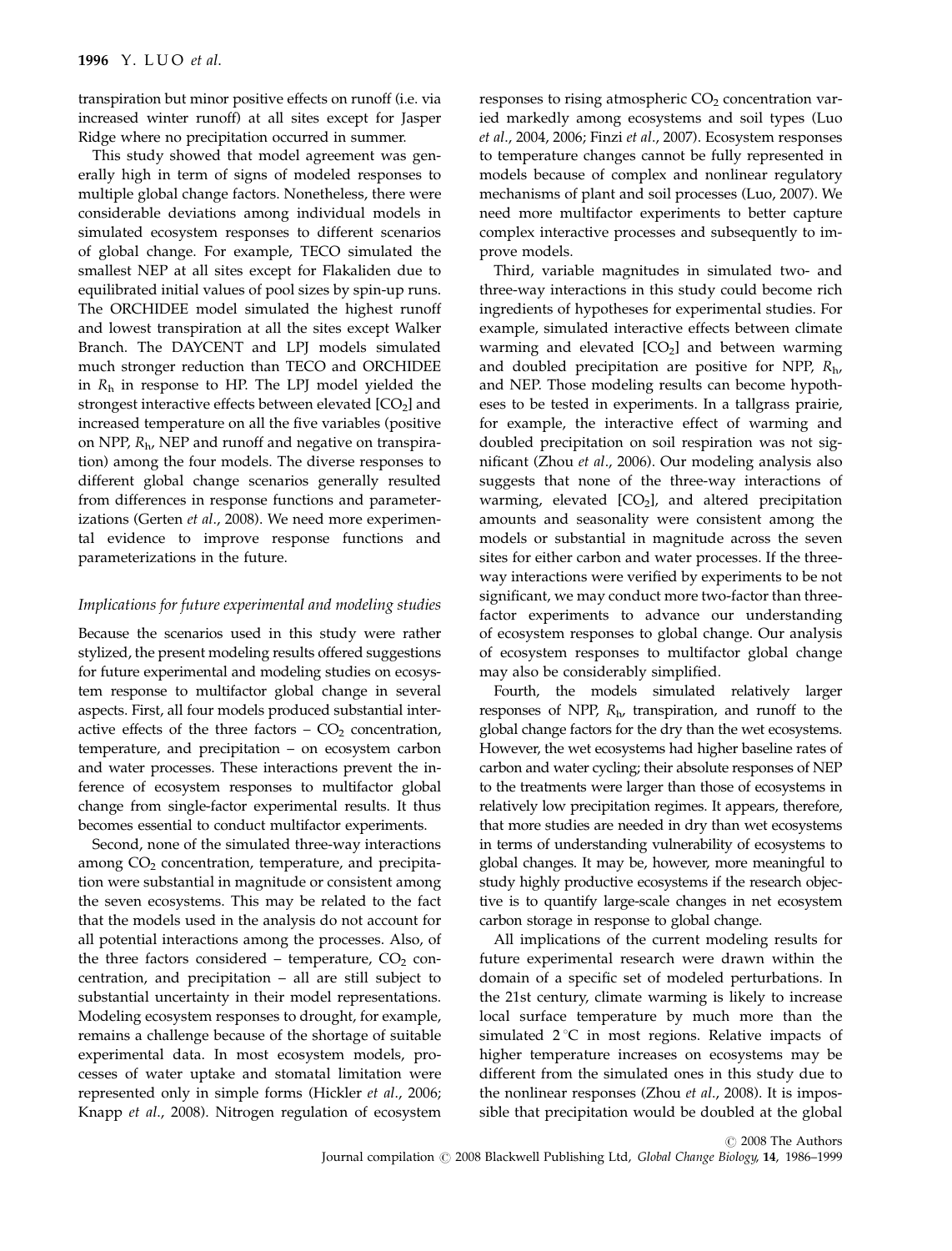scale. However, this may well occur in some regions and in abnormal years. The doubled-precipitation scenario was used here to emphasize the responsiveness (or lack of it) to substantial increases in precipitation. Extrapolations and further utilization of the specific quantitative results from this modeling exercise to situations outside the simulation domain is unwarranted as the actual climatic changes need to be accounted for in reality. Nevertheless, the general trends of responses might be considered in evaluations of options of next-generation global change experiments and observations.

#### Conclusions

Simulated responses to the multiple factors were generally consistent among the models in terms of signs of modeled changes in the carbon and water processes. This reflects the fact that the structure of ecosystem biogeochemical models is fairly robust and built upon well-established experimental evidence that fluxes of carbon, nutrients, and water among compartments are largely donor pool-controlled (Parton et al., 1987; Luo & Reynolds, 1999; Cramer et al., 2001). However, the four models substantially deviated in simulated sensitivities of ecosystem responses to multifactor global change, probably because the models had different functions and parameter values to relate the rate variables of carbon and water fluxes to  $CO<sub>2</sub>$  concentration, temperature, and precipitation (or soil moisture content). As illustrated by Burke et al. (2003), different response functions and parameterizations can yield divergent modeled responses of ecosystems to environmental change. Thus, it is critical to improve various mechanistic response functions and model parameterization.

This modeling analysis illustrated variable magnitudes in simulated two- and three-way interactions, offering rich ingredients of hypotheses for experimental studies. Two-way interactive effects of climate warming with elevated  $[CO<sub>2</sub>]$  and doubled precipitation, for example, were generally positive for simulated NPP,  $R<sub>h</sub>$ , and NEP but negative for simulated NPP between warming and halved precipitation. None of the threeway interactions among warming, elevated  $[CO<sub>2</sub>]$ , and altered precipitation was substantial for either carbon or water processes, or consistent among the seven ecosystems. Although several studies have examined some of the interactions, we need more experiments to examine interactive effects on a variety of ecosystem processes in different climate zones. If the three-way interactions are verified by experiments to be not significant as found in this modeling analysis, future analysis of ecosystem responses to multiple global change factors may be considerably simplified.

The analysis demonstrated that dry ecosystems were generally more responsive in relative terms to changes in atmospheric  $CO<sub>2</sub>$  concentration, temperature, and precipitation than wet ecosystems although the latter had larger absolute changes in net ecosystem exchange than the dry ecosystems. Therefore, dry ecosystems appeared to be more vulnerable to global change while the wet ecosystems had larger potential to alter terrestrial carbon balance.

#### Acknowledgements

The study was conducted in the framework of the Workshop and Networking Activity EPRECOT (Effects of Precipitation Change on Terrestrial Ecosystems), co-funded by the European Commission (FP6 program, Contract no. 016066), the TERACC initiative (Terrestrial Ecosystem Responses to Atmospheric and Climatic Change, a research coordination network supported by the US National Science Foundation under DEB 0090238) and the CLI-MAITE project (www.climaite.dk). Preparation of this manuscript by Y. L. was financially supported by the US National Science Foundation (NSF) under DEB 0078325, DEB 0444518, and DEB 0743778; by the Office of Science (BER), Department of Energy, Grant nos.: DE-FG03-99ER62800 and DE-FG02-006ER64319; and National Institute of Climate Change Research (NICCR). We thank four anonymous reviewers for their valuable comments on earlier versions of this manuscript.

#### References

- Arora VK, Boer GJ (2005) A parameterization of leaf phenology for the terrestrial ecosystem component of climate models. Global Change Biology, 11, 39–59.
- Bergh J, Linder S (1999) Effects of soil warming during spring on photosynthetic recovery in boreal Norway spruce stands. Global Change Biology, 5, 245–253.
- Bridgham SD, Pastor J, Updegraff K, Malterer TJ, Johnson K, Harth C, Chen JQ (1999) Ecosystem control over temperature and energy flux in northern peatlands. Ecological Applications, 9, 1345–1358.
- Burke IC, Kaye JP, Bird SP, Hall SA, McCulley RL, Sommerville GL (2003) Evaluating and testing models of terrestrial biogeochemistry: The role of temperature in controlling decomposition. In: Models in Ecosystem Science (eds pp. 225–253. Princeton University Press, Princeton, NJ.
- Comins HN, McMurtrie RE (1993) Long-term response of nutrient-limited forests to  $CO<sub>2</sub>$  enrichment; equilibrium behavior of plant-soil models. Ecological Applications, 3, 666–681.
- Craine JM, Wedin DA, Reich PB (2001) Grassland species effects on soil  $CO<sub>2</sub>$  flux track the effects of elevated  $CO<sub>2</sub>$  and nitrogen. New Phytologist, 150, 425–434.
- Cramer W, Bondeau A, Woodward FI et al. (2001) Global response of terrestrial ecosystem structure and function to  $CO<sub>2</sub>$ and climate change: results from six dynamic global vegetation models. Global Change Biology, 7, 357–374.
- Drake BG, Gonzalez-Meler MA, Long SP (1997) More efficient plants: a consequence of rising atmospheric CO<sub>2</sub>? Annual Review of Plant Physiology, 48, 609–639.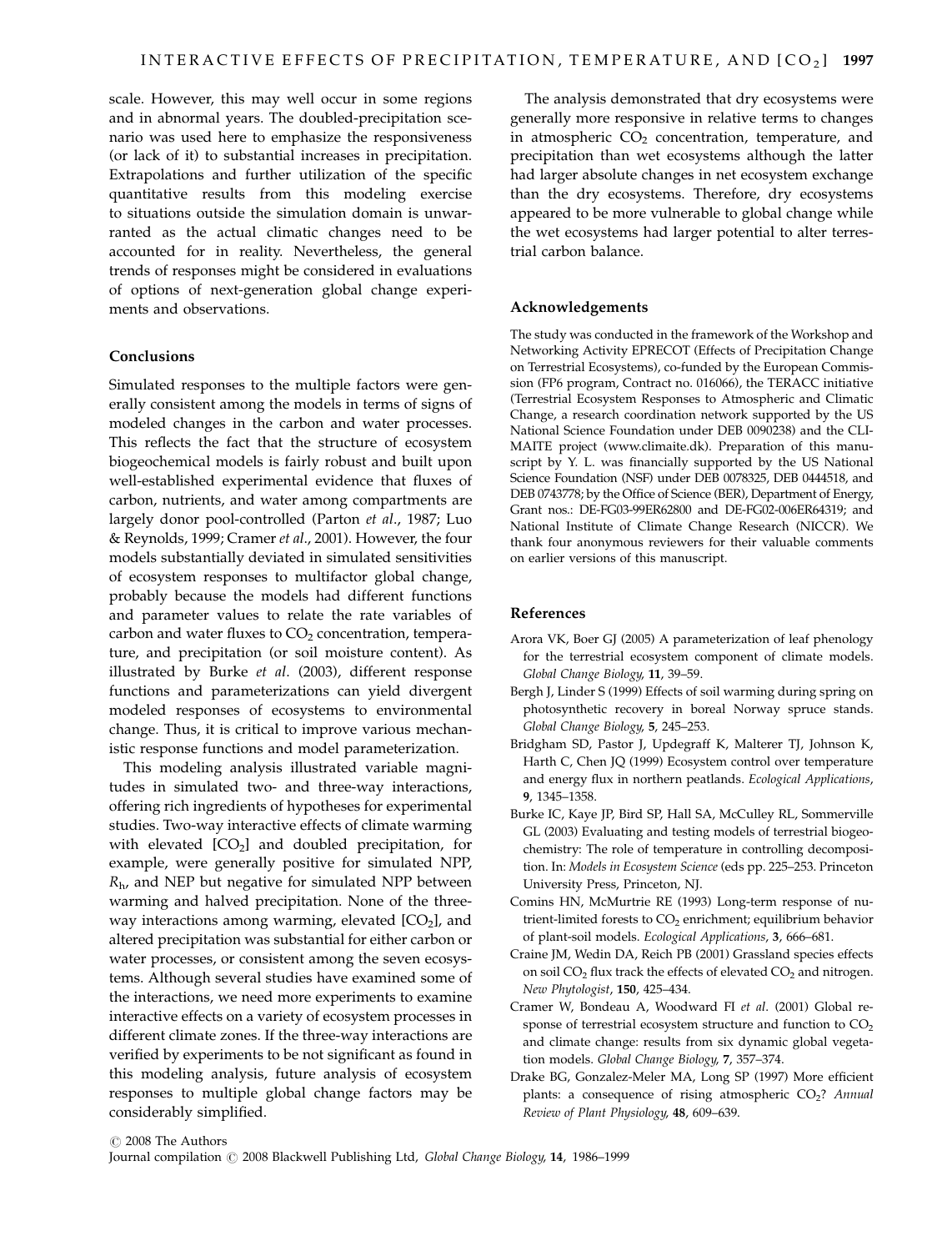- Dukes JS, Chiariello NR, Cleland EE et al. (2005) Responses of grassland production to single and multiple global environmental changes. PLoS Biology, 3, 1829–1837.
- Edwards NT, Norby RJ (1998) Below-ground respiratory responses of sugar maple and red maple saplings to atmospheric CO2 enrichment and elevated air temperature. Plant and Soil, 206, 85–97.
- Fay PA, Carlisle JD, Knapp AK, Blair JM, Collins SL (2003) Productivity responses to altered rainfall patterns in a C-4 dominated grassland. Oecologia, 137, 245–251.
- Finzi AC, Norby RJ, Calfapietra C et al. (2007) Increases in nitrogen uptake rather than nitrogen-use efficiency support higher rates of temperate forest productivity under elevated CO2. Proceedings of the National Academy of Sciences of USA, 104, 14014–14019.
- Friedli H, Lotscher H, Oeschger H, Siegenthaler U, Stauffer B (1986) Ice core record of the C-13/C-12 ratio of atmospheric CO2 in the past 2 centuries. Nature, 324, 237–238.
- Fuhrer J (2003) Agroecosystem responses to combinations of elevated CO<sub>2</sub>, ozone, and global climate change. Agriculture Ecosystems and Environment, 97, 1–20.
- Gerten D, Luo Y, le Maire G et al. (2008) Modelled effects of precipitation on ecosystem carbon and water dynamics in different climatic zones. Global Change Biology, (in press).
- Gerten D, Schaphoff S, Haberlandt U, Lucht W, Sitch S (2004) Terrestrial vegetation and water balance: hydrological evaluation of a dynamic global vegetation model. Journal of Hydrology, 286, 249–270.
- Hanson PJ, Todd DE, West DC, Edwards NT, Tharp ML, Simpson WA (2003) Tree and sapling growth and mortality. In: North American Temperate Deciduous Forest Responses to Changing Precipitation Regimes (eds Hanson PJ, Wullschleger SD), pp. 255–273. Springer, New York.
- Hanson PJ, Wullschleger SD, Norby RJ, Tschaplinski TJ, Gunderson CA (2005) Importance of changing CO<sub>2</sub>, temperature, precipitation, and ozone on carbon and water cycles of an upland-oak forest: incorporating experimental results into model simulations. Global Change Biology, 11, 1402–1423.
- Harte J, Shaw R (1995) Shifting dominance within a montane vegetation community – results of a climate warming experiment. Science, 267, 876–880.
- Harte J, Torn MS, Chang FR, Feifarek B, Kinzig AP, Shaw R, Shen K (1995) Global warming and soil microclimate – results from a meadow warming experiment. Ecological Applications, 5, 132– 150.
- Hickler T, Prentice IC, Smith B, Sykes MT, Zaehle S (2006) Implementing plant hydraulic architecture within the LPJ dynamic global vegetation model. Global Ecology and Biogeography, 15, 567–577.
- Homma K, Nakagawa H, Horie T, Ohnishi H, Kim HY, Ohnishi M (1999) Energy budget and transpiration characteristics of rice grown under elevated  $CO<sub>2</sub>$  and high temperature conditions as determined by remotely sensed canopy temperatures. Japanese Journal of Crop Science, 68, 137–145.
- Housman DC, Naumburg E, Huxman TE, Charlet TN, Nowak RS, Smith SD (2006) Increases in desert shrub productivity under elevated carbon dioxide vary with water. Ecosystems, 9, 374–385.
- Hungate BA, Reichstein M, Dijkstra P et al. (2002) Evapotranspiration and soil water content in a scrub-oak woodland under carbon dioxide enrichment. Global Change Biology, 8, 289–298.
- Jastrow JD, Miller RM, Matamala R, Norby RJ, Boutton TW, Rice CW, Owensby CE (2005) Elevated atmospheric carbon dioxide increases soil carbon. Global Change Biology, 11, 2057–2064.
- Kasurinen A, Kokko-Gonzales P, Riikonen J, Vapaavuori E, Holopainen T (2004) Soil CO<sub>2</sub> efflux of two silver birch clones exposed to elevated  $CO<sub>2</sub>$  and  $O<sub>3</sub>$  levels during three growing seasons. Global Change Biology, 10, 1654-1665.
- Kimball BA, Morris CF, Pinter PJ et al. (2001) Elevated  $CO<sub>2</sub>$ , drought and soil nitrogen effects on wheat grain quality. New Phytologist, 150, 295–303.
- Knapp AK, Beier C, Briske DD et al. (2008) Consequences of more extreme precipitation regimes for terrestrial ecosysytems. BioSciences, in press.
- Knapp AK, Fay PA, Blair JM et al. (2002) Rainfall variability, carbon cycling, and plant species diversity in a mesic grassland. Science, 298, 2202–2205.
- Krinner G, Viovy N, de Noblet-Ducoudré N et al. (2005) A dynamic global vegetation model for studies of the coupled atmosphere–biosphere system. Global Biogeochemical Cycles, 19, GB1015, doi: 10.1029/2003GB002199.
- Kunkel KE, Andsager K, Easterling DR (1999) Long-term trends in extreme precipitation events over the conterminous United States and Canada. Journal of Climate, 12, 2515–2527.
- Lichter J, Barron SH, Bevacqua CE, Finzi AC, Irving KE, Stemmler EA, Schlesinger WH (2005) Soil carbon sequestration and turnover in a pine forest after six years of atmospheric  $CO<sub>2</sub>$ enrichment. Ecology, 86, 1835–1847.
- Lin GH, Rygiewicz PT, Ehleringer JR, Johnson MG, Tingey DT (2001) Time-dependent responses of soil  $CO<sub>2</sub>$  efflux components to elevated atmospheric  $[CO<sub>2</sub>]$  and temperature in experimental forest mesocosms. Plant and Soil, 229, 259–270.
- Long SP (1991) Modification of the responses of photosynthesis, plant growth responses to elevated atmospheric  $CO<sub>2</sub>$  concentrations and their interaction with soil nutrient status. I: general principles and forest ecosystems. Functional Ecology, 10, 4–32.
- Long SP, Hutchin PR (1991) Primary production in grasslands and coniferous forests with climate change – an over view. Ecological Applications, 1, 139–156.
- Luo Y, Hui D, Zhang D (2006) Elevated carbon dioxide stimulates net accumulations of carbon and nitrogen in terrestrial ecosystems: a meta-analysis. Ecology, 87, 53–63.
- Luo Y, Jackson RB, Field CB, Mooney HA (1996) Elevated CO<sub>2</sub> increases belowground respiration in California grasslands. Oecologia, 108, 130–137.
- Luo Y, Medlyn B, Hui D, Ellsworth D, Reynolds J, Katul G (2001) Gross primary productivity in Duke Forest: modeling synthesis of CO<sub>2</sub> experiment and eddy-flux data. Ecological Applications, 11, 239–252.
- Luo Y, Reynolds JF (1999) Validity of extrapolating field  $CO<sub>2</sub>$ experiments to predict carbon sequestration in natural ecosystems. Ecology, 80, 1568–1583.
- Luo Y, Su B, Currie WS et al. (2004) Progressive nitrogen limitation of ecosystem responses to rising atmospheric  $CO<sub>2</sub>$  concentration. BioScience, 54, 731–739.